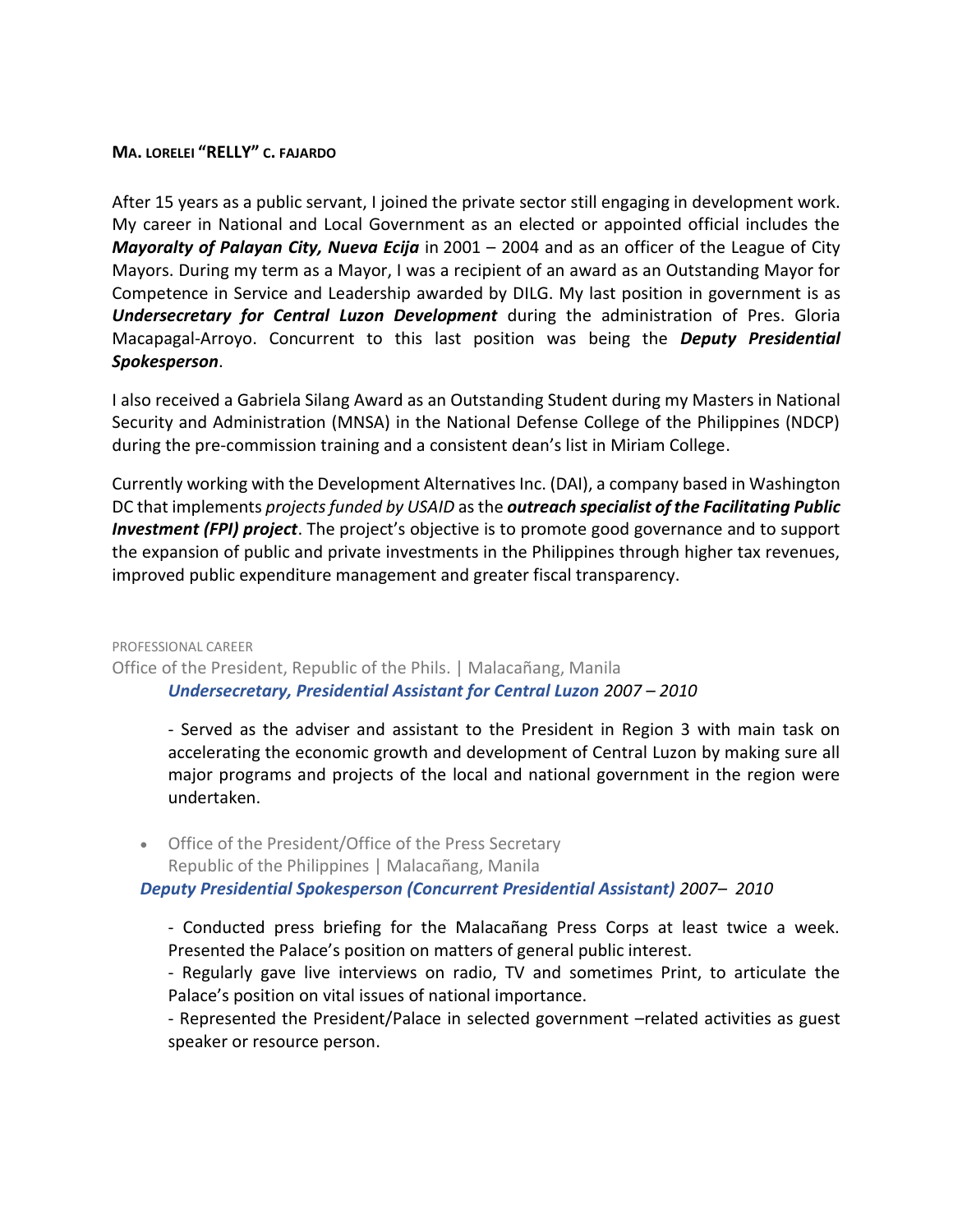- Office of the Presidential Chief of Staff Office of the President, Republic of the Phils. | Malacañang, Manila *Assistant Secretary 2006 – 2007* - Headed a Task Force that monitored the Special Projects of the President nationwide.
- Palayan City, Nueva Ecija, Philippines *City Mayor (Elected) 2001 – 2004 - Awarded by DILG as Outstanding Mayor for Competence in Service and Leadership*
- League of City Mayors of the Philippines | Makati City, Philippines *National Treasurer 2001 – 2004*
- Office of Rep. Pacifico M. Fajardo House of Representatives, Congress of the Philippines | BatasanPambansa, Philippines *Legislative Staff/ Chief of Staff 1995 – 2000*

PRIVATE SECTOR

 USAID-funded Facilitating Public Investment Project, Development Alternatives Inc. (Implementing Partner), Makati City *Outreach Specialist 2013 – present*

The Facilitating Public Investment (FPI) Project is a Php608.2 million (\$14.8 million) fiveyear project which addresses the Partnership For Growth (PFG) intervention theme of regulatory quality. The project works with the Philippine Government in addressing the tax revenue inefficiencies, tax evasion issues and public spending limitations needed to enable the supply of public goods and services necessary to spur private investment.

Some of my task is to define the Political Economy Analysis, review benchmarking studies and design communication plan, strategies and tactics to disseminate information, define methodologies for outreach, conduct stakeholder's analysis and bring all the multistakeholders together to achieve the objective of the project.

- Smiley Pinoy, Inquirer Radio DZIQ 990AM| Makati City *Host/Producer 2013 – 2014*
	- An inspirational program that delivers *Good News*, highlights the Best Practices of different organizations, i.e. local government units and civil society organizations and features outstanding Filipinos here and abroad.
- AsianBank | Katipunan Branch, Loyola Heights, Quezon City *Marketing Assistant 1993 – 1994*